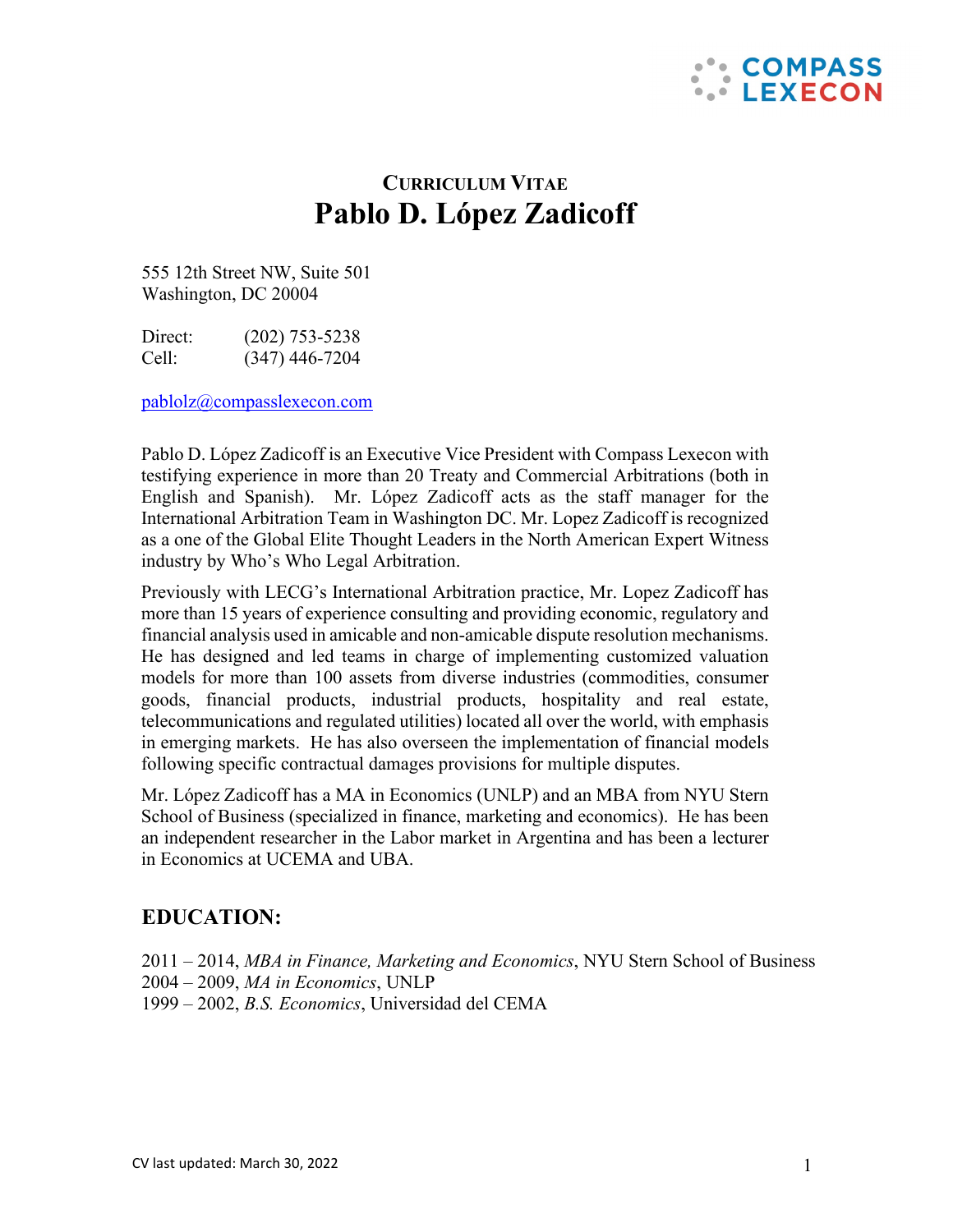

## **PROFESSIONAL EXPERIENCE:**

October 2021 – cont., *Executive Vice President*, Compass Lexecon, DC April 2015 – September 2021, *Senior Vice President*, Compass Lexecon, DC November 2013 – March 2015, *Vice President*, Compass Lexecon, New York March 2011 – October 2013, *Senior Economist*, Compass Lexecon, New York December 2010 – February 2011, *Senior Economist*, LECG, New York December 2008 – December 2010, *Economist*, LECG, New York & Buenos Aires December 2006 – December 2008, *Senior Associate*, LECG, Buenos Aires December 2005 – December 2006, *Associate*, LECG, Buenos Aires March 2004 – December 2005, *Research Analyst*, LECG, Buenos Aires July 2003 – February 2004, *MISE Trainee,* Maersk Sealand

## **PROFESSIONAL AWARDS**

- [Who's Who Legal Mining: Experts](https://whoswholegal.com/practiceareas/9/mining/)
- [Who's Who Legal Consulting Experts: Experts -](https://whoswholegal.com/practiceareas/153/consulting-experts/) Financial Advisory and Valuation [Quantum of Damages](https://whoswholegal.com/practiceareas/153/consulting-experts/)
- [Who's Who Legal Thought Leaders -](https://whoswholegal.com/practiceareas/157/thought-leaders-arbitration/) Arbitration
- [Who's Who Legal Arbitration: Expert Witnesses](https://whoswholegal.com/practiceareas/20/arbitration/) Global Elite Thought Leaders

## **REPRESENTATIVE ENGAGEMENTS:**

*(T) = Treaty cases; (C) = Commercial Cases; (LC) = Local/National Court Proceedings. (\*) flags cases retained as an expert.*

- 1. Mining (C/T\*): Expert Testimony in a dispute concerning rights to a mineral resource in Ecuador: 2022- cont.
- 2. Mining  $(C^*)$ : Expert Testimony in a dispute concerning contractual payments in a JV in Congo: 2022 – cont.
- 3. Public Services  $(T^*)$ : Expert Testimony in a dispute related to the expropriation of a Waste collection concession in Santo Domingo: 2022 – cont.
- 4. Mining (T\*): Dispute concerning mining concession rights by two investors in Colombia:  $2021 - \text{cont.}$
- 5. Industrial Goods (C): Strategic Consultant in an M&A dispute involving breach of warranties: 2021 – cont.
- 6. Oil and Gas (C\*): Expert Testimony in a contractual dispute between two oil companies in Bolivia: 2021 – cont.
- 7. Mining  $(T/C^*)$ : Expert Testimony in a dispute related to an alleged unfair change in the royalty determination applicable to a mining project in Colombia: 2021 – cont.
- 8. Oil and Gas  $(T^*)$ : Expert Testimony in a dispute related to unfair treatment regarding an offshore investment in Nigeria: 2021 – cont.
- 9. Logistics / Oil & Gas Services ( $T^*$ ): Expert testimony regarding the alleged expropriation of an oil and gas services company in Venezuela: 2020-cont.
- 10. Electricity generation  $(C^*)$ : Expert testimony regarding the alleged expropriation of concession contracts for the construction of small hydroelectric generators in Peru: 2020 – 2021.
- 11. Telecommunications (LC): Regulatory consultant regarding separation of interconnection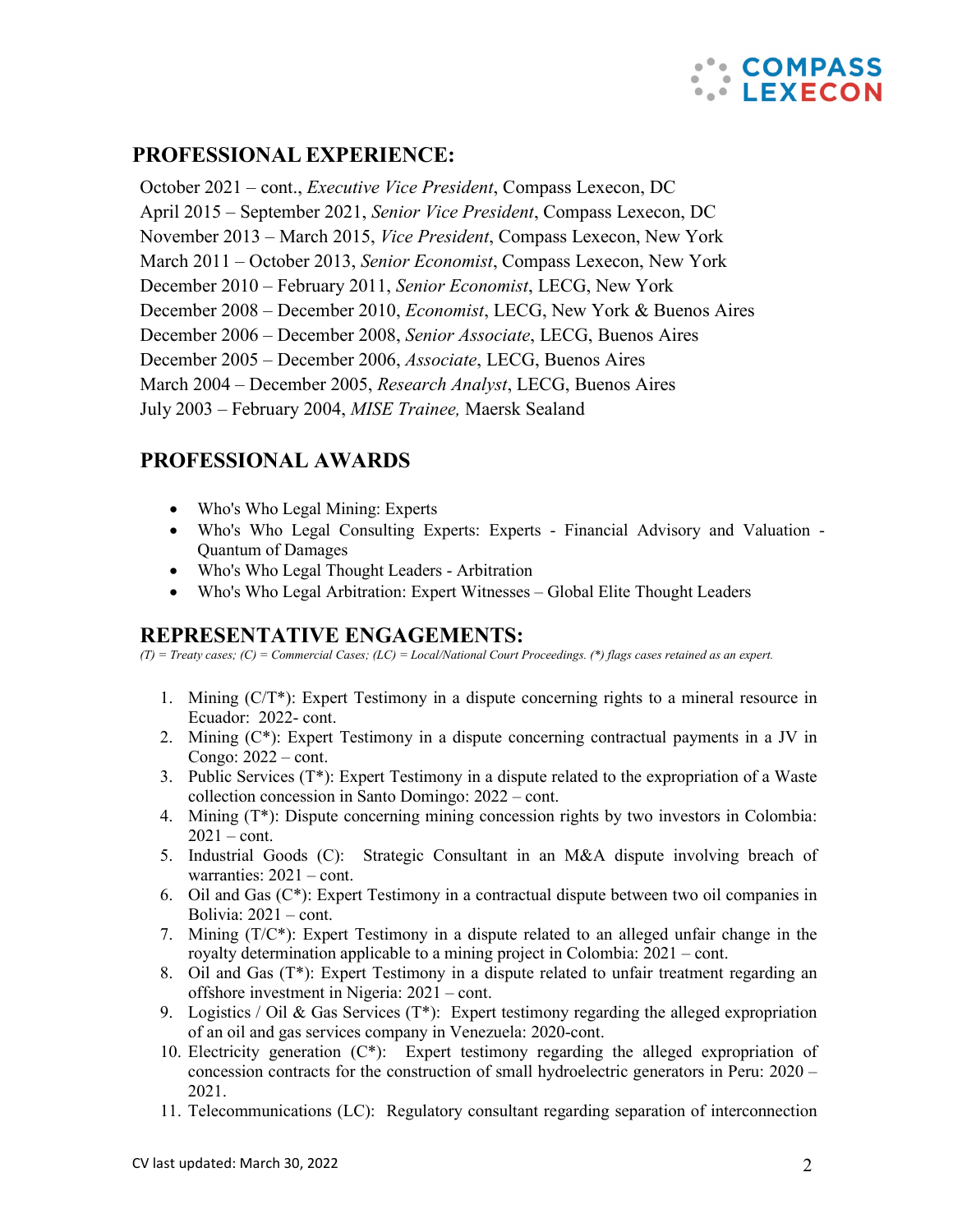

services in the Mexican telecommunications market: 2020 – 2021.

- 12. Mining (T\*): Expert testimony regarding the alleged expropriation of a Phosphate mining venture in Mexico, 2019 – cont.
- 13. Industrial Goods (C\*): Expert testimony regarding a failed M&A transaction in the paper industry in Brazil, 2019 – cont.
- 14. Industrial Goods (T\*): Expert testimony in an arbitration regarding the alleged expropriation of an integrated paper producer in Venezuela, 2019 – cont.
- 15. Oil & Gas (T\*): Expert Testimony regarding alleged contractual breaches in an oil and gas service contract in Ecuador, 2019 – cont.
- 16. Construction & Energy  $(C^*)$ : Expert testimony regarding the calculation of contractual termination payments in a dispute between a concessionaire in the energy sector in Uruguay and an EPC contractor, 2019 – 2021.
- 17. Transportation (T\*): Expert Testimony related to the alleged expropriation of an airport concession in Peru, 2019 – cont.
- 18. Banking (C): Consultant in a dispute regarding the reasonability of an incentive scheme put it place by management in a Bank in Saudi Arabia, 2019 – 2020.
- 19. Energy & Construction (C): Strategy consultant and welfare analysis in relation to a construction claim involving a refinery expansion in Colombia, 2018.
- 20. Manufacturing  $(T^*)$ : Expert testimony regarding the alleged expropriation of investments in the textile industry in Uzbekistan, 2018 – cont.
- 21. Insurance (T\*): Expert testimony regarding the alleged expropriation of an Investment in an insurance Company in Croatia, 2018 – 2020.
- 22. Real Estate & Construction (T\*): Expert testimony regarding the expropriation of a public works contractor in Panama, 2018 – 2021.
- 23. Energy (C\*): Expert testimony regarding pricing practices of an Oil and Gas international procurement company, 2017 – cont.
- 24. Renewable Energy (Consulting): Market intelligence analysis of a privately-held developer of solar energy projects, 2017 - 2018.
- 25. Oil & Gas  $(C^*)$ : Quantum Expert Testimony in a dispute related to preemptive rights in an offshore project in Senegal, 2017 - 2020.
- 26. Telecommunications (T\*): Quantum Expert Testimony related to a wireless phone company in Colombia, 2017 - 2021.
- 27. Telecommunications (T): Arbitration concerning the characterization of certain measures adopted by the Ecuadorian telecommunications regulator affecting a wireless telecommunications company, 2017 - 2018.
- 28. Oil & Gas ( $C^*$ ): Arbitration concerning an investment by a French company in the Hungarian natural gas distribution and commercialization industries, 2017 - 2018.
- 29. Oil & Gas  $(C^*)$ : Quantum Expert Testimony in an ICC arbitration between a US Company and an E&P SoE, 2017 - 2019.
- 30. Media (LC): Antitrust dispute between broadcasters of Latin American Sport Content, 2016  $-2018.$
- 31. Mining (T\*): Quantum Expert in an arbitration regarding expropriation/FET violations of shareholders' dispute in a Uruguayan mining project, 2016 – 2020.
- 32. Telecommunications (C\*): Expert testimony in an Arbitration regarding a shareholders' dispute in an Ecuadorian telecommunications company, 2016 – 2019.
- 33. Oil & Gas (C): ICC arbitration advisory in potential contractual damages dispute between a US Company and an E&P SoE, 2015 - 2018.
- 34. Construction & Energy (LC\*): Expert Testimony in a contractual dispute related to a Refinery Project in Ecuador, 2015 - 2017.
- 35. Banking (LC): US court litigation related to a dispute involving a German asset manager and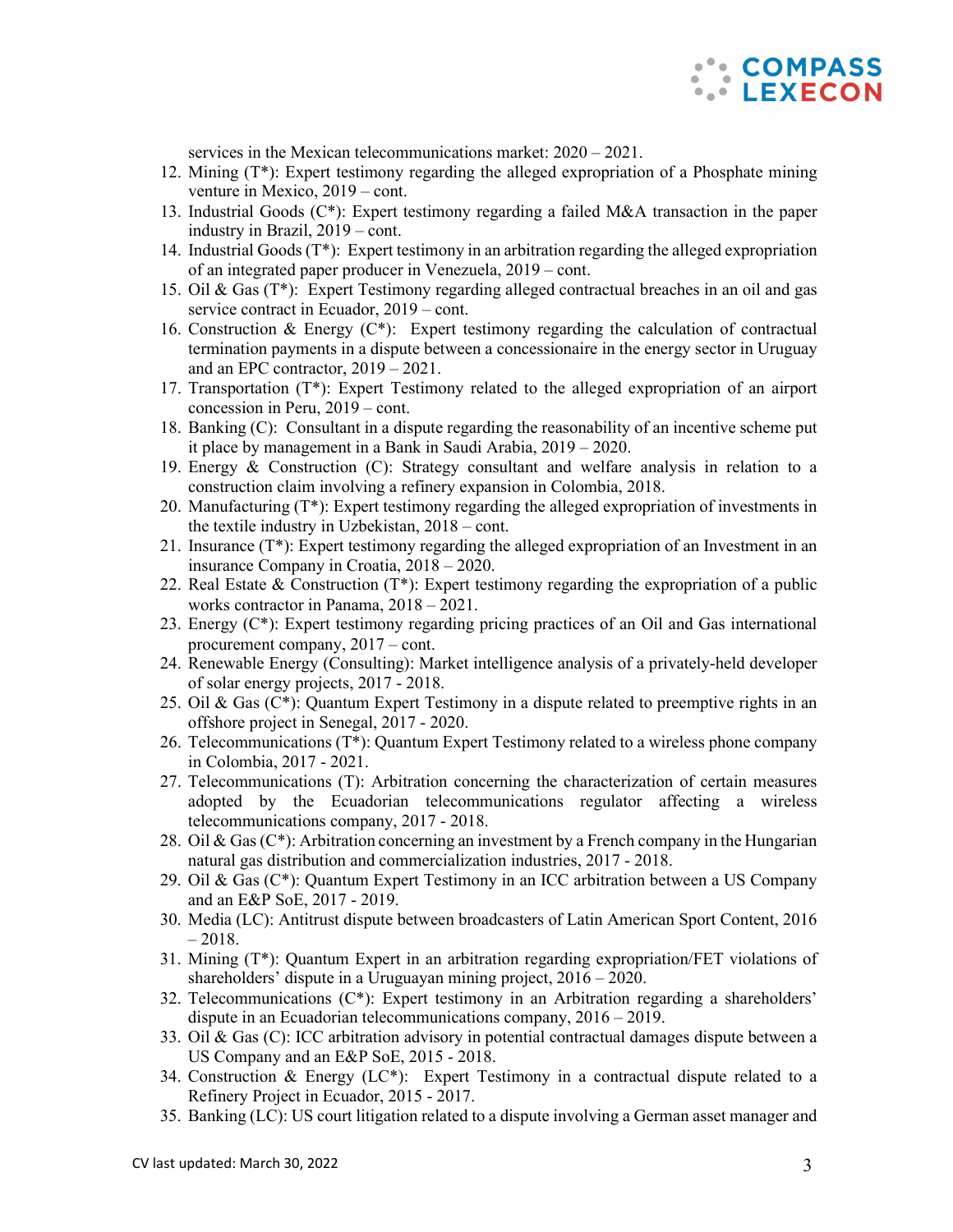

its US clients, 2015.

- 36. Oil & Gas: (C): ICC arbitration advisory in potential contractual damages dispute between a US Company and an E&P SoE, 2014 – 2018.
- 37. Food Industry (T\*): Quantum Expert Testimony in an arbitration between an investor in a meat processing company and the Republic of Croatia, 2013 – 2018.
- 38. Heavy Industries (T\*): Quantum Expert Testimony in an expropriation case of two steel products manufacturing operations in Venezuela, 2013 – 2015.
- 39. Insurance & Banking (T): Damages assessment in an arbitration between a Chinese investor and the Government of Belgium related to the implementation of certain regulatory actions during the 2008 financial crisis, 2013 - 2014.
- 40. Oil & Gas (T): International arbitration case between a US investor in the hydrocarbons' sector and the Ecuadorian government,  $2011 - 2017$ .
- 41. Oil & Gas (T): International arbitration case between a US investor in the hydrocarbons' sector and the Venezuelan government, 2008 – cont.
- 42. Logistics (C\*): Provided expert Testimony in a contractual dispute involving a US Logistics company and its partners in Ecuador and Colombia, 2013-2014.
- 43. Industrial Commodities (Consulting): Strategy consultant in a case involving the expropriation of a fertilizer plant in Venezuela, 2012-2014.
- 44. Real Estate & Hospitality (Consulting): Provided advisory regarding the proper discount rate to be used to value hotel and casino operations in Thailand, 2013-2014.
- 45. Oil & Gas (T): Damages assessment based on t he application of the contractual terms applicable to the exploitation of three producing blocks in Kazakhstan, 2013-2014.
- 46. Real Estate & Hospitality (T): Damages assessment related to a disrupted real estate development project in Egypt, 2012-2013.
- 47. Energy sector (T): International arbitration case between a French investor in the hydrocarbons, electricity generation and natural gas transportation sectors and the Argentinean government, 2011.
- 48. Cement (T): Damages assessment for an arbitration regarding expropriation of investments in cement production facilities in Venezuela, 2011.
- 49. Oil & Gas Services (T): Conducted a valuation of interests in an expropriated Oil & Gas services company in Venezuela, 2010 - 2012.
- 50. Oil & Gas Services (Consulting): Advised a Peruvian/German consortium in a dispute related to the expropriation of hydrocarbon storage and transportation facilities, 2009.
- 51. Pharmaceutical Industry (T): International arbitration case between a French investor and the Polish Government related to the approval of certain drugs for commercialization, 2008 - 2010.
- 52. Insurance and Banking (T): Arbitration case between a Dutch investor and the Polish Government related to an investment in the insurance industry, 2008-2009.
- 53. Water and Sanitation (T): Damages related to changes in the regulatory framework applicable to a concession granted in an Argentine province, 2007 – 2008.
- 54. Food Products (T): Arbitration case between a US investor in the sugar/HFCS market and the Mexican government, 2007.
- 55. Consumer Financial Services (T): Damages calculation related to the impact of the asymmetric conversion of USD denominated assets and liabilities disposed by the Government of Argentina on the operations of a consumer financing institution, 2007.
- 56. Financial Services and insurance (T): Lost profits calculation related to a life re-insurer in the Argentinean pension system, 2006.
- 57. Oil & Gas (T): Damages related to changes in the oil and gas regulation in Bolivia, 2006 2008.
- 58. Telecommunications (Consulting): Calculation of the total factor productivity applicable to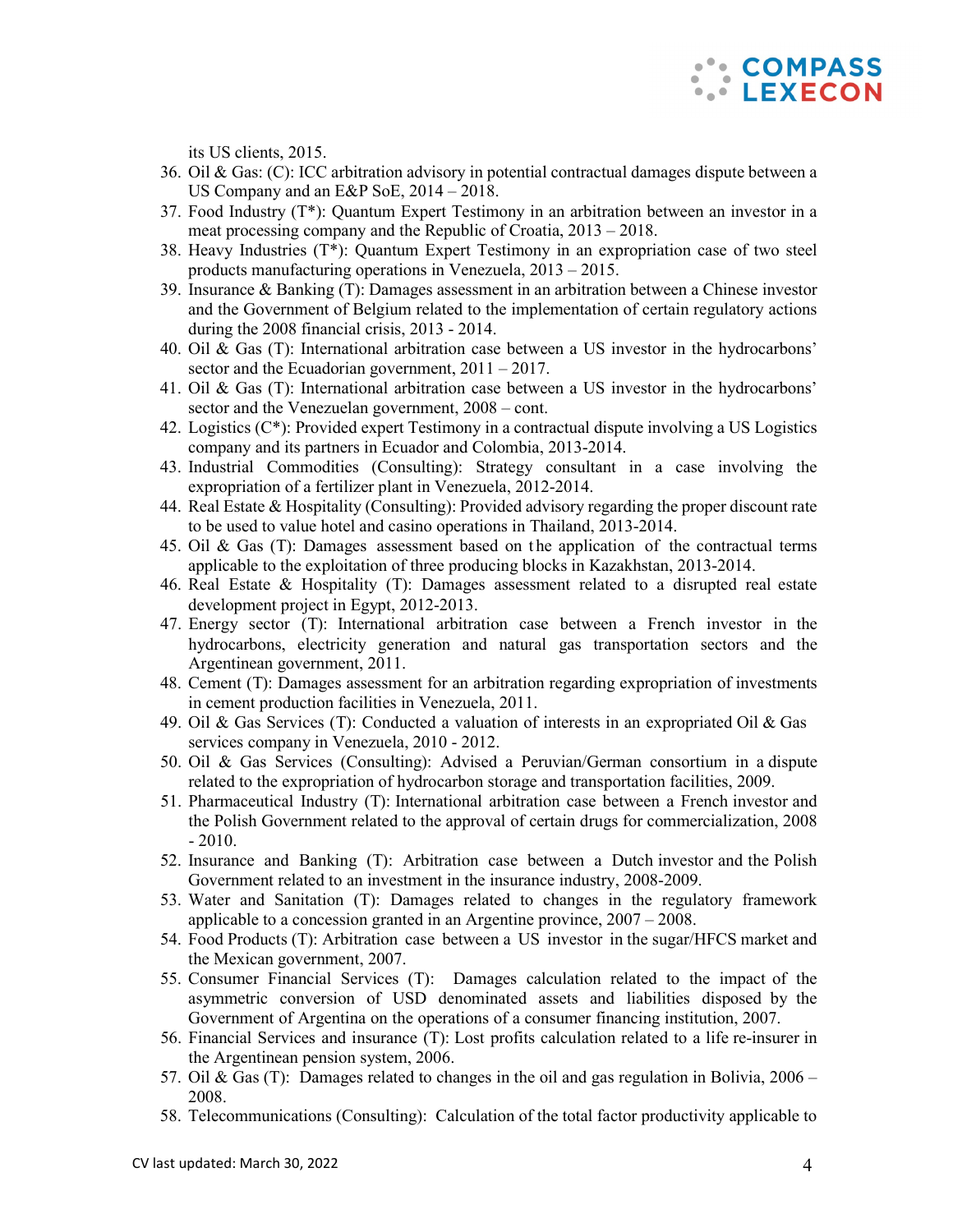

a company in Peru,  $2006 - 2007$ .

- 59. Forestry (LC): Damages assessment in an environmental claim regarding the use of forestry land by an E&P producer in Argentina, 2005.
- 60. Telecommunications (T): International arbitration case between a Spanish investor in the telecommunication sector and the Argentinean government, 2005-2006.
- 61. Oil  $\&$  Gas (T): Damages related to changes in the oil and gas regulation in Argentina affecting assets owned by a US investor, 2005 – 2009.
- 62. Oil & Gas (T): Damages related to changes in the oil and gas regulation in Argentina affecting assets owned by a German investor, 2005 – 2006.
- 63. Telecommunications (C): Shareholder dispute involving a telecommunications company in Brazil, 2004-2005.
- 64. Telecommunications (LC): Analysis pertaining alleged antitrust violations in the public telephony market in Puerto Rico, 2004.
- 65. Oil & Gas (T): Damages related to changes in the oil and gas regulation in Argentina affecting assets owned by a British investor, 2004 – 2007.
- 66. Water and Sanitation (T): Damages related to changes in the regulatory framework applicable to a concession granted to a French investor, 2004 – 2007.
- 67. Energy Sector (T): Analysis of regulatory changes in the oil and gas and electricity sectors in Argentina affecting 3 assets owned by a US investor, 2004-2008.

## **PROFESSIONAL PUBLICATIONS AND PRESENTATIONS**

- 2020/1: HIALSA Annual International Arbitration Conference, Lecturer, Harvard Law School.
- 2019: Quantum Analysis in Mining Disputes, Book Chapter, GAR ed.; with Manuel A. Abdala.
- 2018: HIALSA Damages Workshop, Lecturer, Harvard Law School.
- 2017: HIALSA Damages Workshop, Lecturer, Harvard Law School.
- 2017: 4<sup>th</sup> Annual ITA-IEL-ICC Joint Conference on International Energy Arbitration: Panel "What Would You Do? - Ethical Dilemmas in Arbitration", January 12-13, Houston, TX.
- 2017: Economics in Investor-State Arbitrations beyond Quantum, book chapter in "The Use" of Economics in International Trade and Investment Disputes" Jansen, Pauwelyn and Carpenter ed., Cambridge University Press (with Carla Chavich)
- 2016: "Prejudgment Interest and the Fallacy of the Invalid Round Trip: A Reply," World Arbitration and Mediation Review 10:3. Together with Manuel A. Abdala and Pablo T. Spiller.
- 2014: Eighth Annual Investment Treaty Arbitration Conference: Participant in the Panel "Awarding Damages: Proportionality, Contributory Fault, and Arbitral Tribunals' Discretion or Toss of a Coin?"
- 2011: "Invalid Round Trips in Setting Pre Judgment Interest in International Arbitration," World Arbitration and Mediation Review 5:1. Together with Manuel A. Abdala and Pablo T. Spiller.